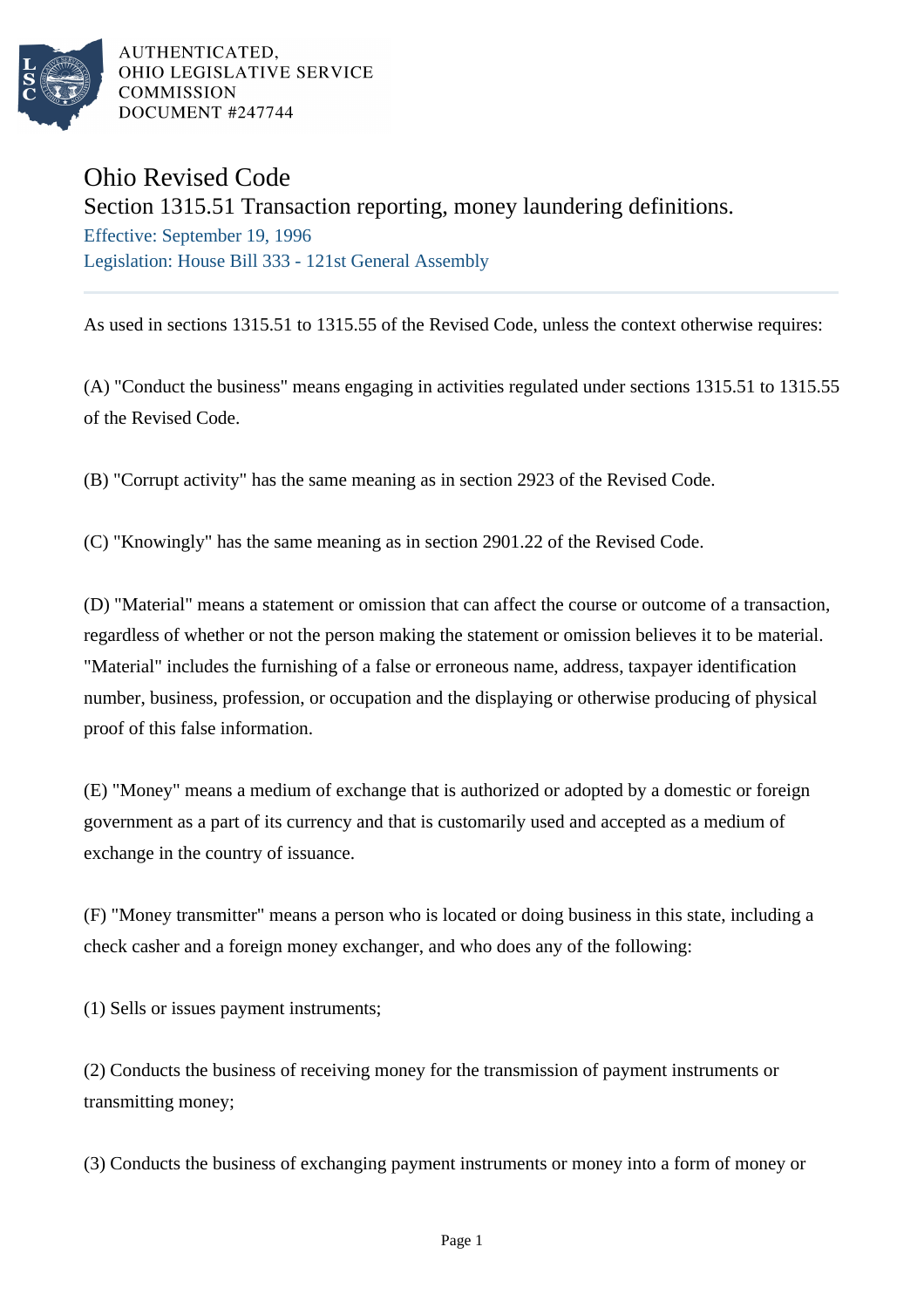

AUTHENTICATED. OHIO LEGISLATIVE SERVICE **COMMISSION** DOCUMENT #247744

payment instrument;

(4) Conducts the business of receiving money for obligors for the purpose of paying that obligor's bills, invoices, or accounts;

(5) Meets the definition of a bank, financial agency, or financial institution as set forth in the "Currency and Foreign Transactions Reporting Act," 84 Stat. 1118 (1970), 31 U.S.C.A. 5312 or 31 C.F.R. 103.11;

(6) Is a financial institution as defined in section 1315.21 of the Revised Code.

(G) "Payment instrument" means a check, draft, money order, travelers check, or other instrument or order for the transmission or payment of money, sold to one or more persons, whether or not that instrument or order is negotiable. "Payment instrument" does not include an instrument that is redeemable by the issuer in merchandise or service, a credit card voucher, or a letter of credit.

(H) "Proceeds" means property acquired or derived directly or indirectly from, produced through, realized through, or caused by an act or omission and includes property of any kind.

(I) "Property" means anything of value and includes an interest in property, including a benefit, privilege, claim, or right with respect to anything of value, whether real or personal, tangible or intangible.

(J) "Purposely" has the same meaning as in section 2901.22 of the Revised Code.

(K) "Structure a transaction" means dividing a transaction that otherwise would be reportable under this chapter into two or more transactions that, if considered separately, would not be reportable.

(L) "Transaction" includes a purchase, sale, trade, loan, pledge, investment, gift, transfer, transmission, delivery, deposit, withdrawal, payment, transfer between accounts, exchange of currency, extension of credit, purchase or sale of a payment instrument, use of a safe deposit box, or any other acquisition or disposition of property.